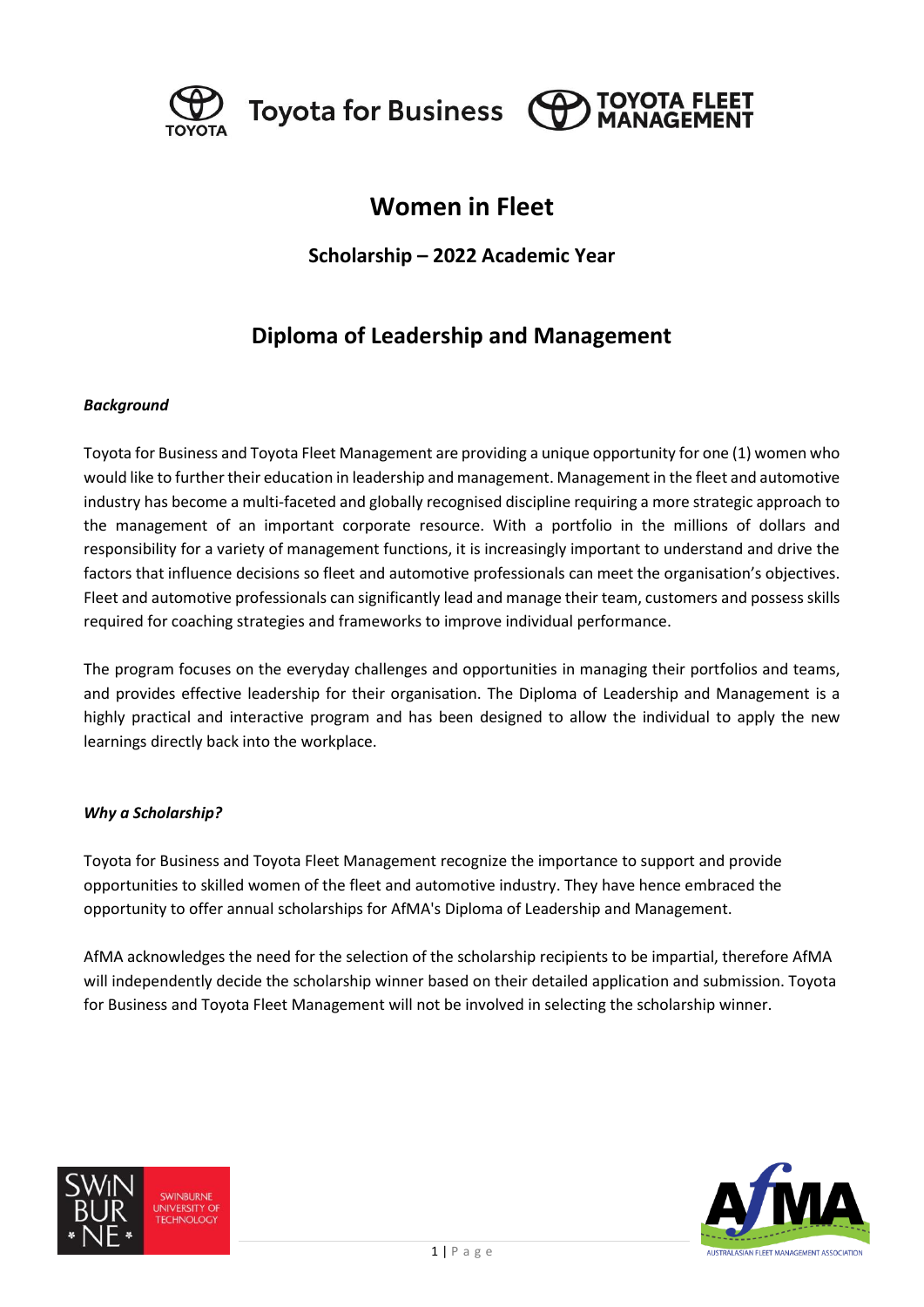

Toyota for Business (O

# **Women in Fleet**

**TOYOTA FLEET** 

## **Scholarship – 2022 Academic Year**

# **Diploma of Leadership and Management Terms & Conditions**

### **1. ELIGIBILITY**

- 1.1. Scholarships are only available to AfMA Corporate Member Organisations and their employees.
- 1.2. All Supplier Members and Fleet Leasing and/or Management Organisations, either government or private sector are excluded.
- 1.3. Applications must be made using this form available on the AfMA website or contacting the AfMA office on 03 9866 6056 o[r info@afma.org.au](mailto:info@afma.org.au) and submitted by COB Wednesday 15th December 2021.

### **2. SCHOLARSHIP**

- 2.1. Each scholarship will cover 70% of the Diploma of Leadership and Management program cost per member.
- 2.2. Only one individual from an A*f*MA Corporate Member Organisation may receive the scholarship per academic year.
- 2.3. A maximum of one (1) scholarship will be awarded for the 2022 academic year.
- 2.4. Provision of the scholarship to successful applicant(s) is subject to:
	- 2.4.1.Successful completion of the Diploma of Leadership and Management.
	- 2.4.2.Applicants must be enrolled in the Diploma of Leadership and Management and commence study in 2022.
	- 2.4.3.Applicants must notify the A*f*MA office in writing upon completion of the Diploma of Leadership and Management program and provide written evidence of their final results.
- 2.5. Payment of the Scholarship will be made by electronic transfer into the applicant's nominated account within 30 days of receipt of the above documentation.

### **3. NOTIFICATION**

- 3.1. Applicants will be notified of A*f*MA's decision within 4 weeks of submitting their application.
- 3.2. A*f*MA's decision is final and no discussion or correspondence will be entered into regarding the process and/or decision.